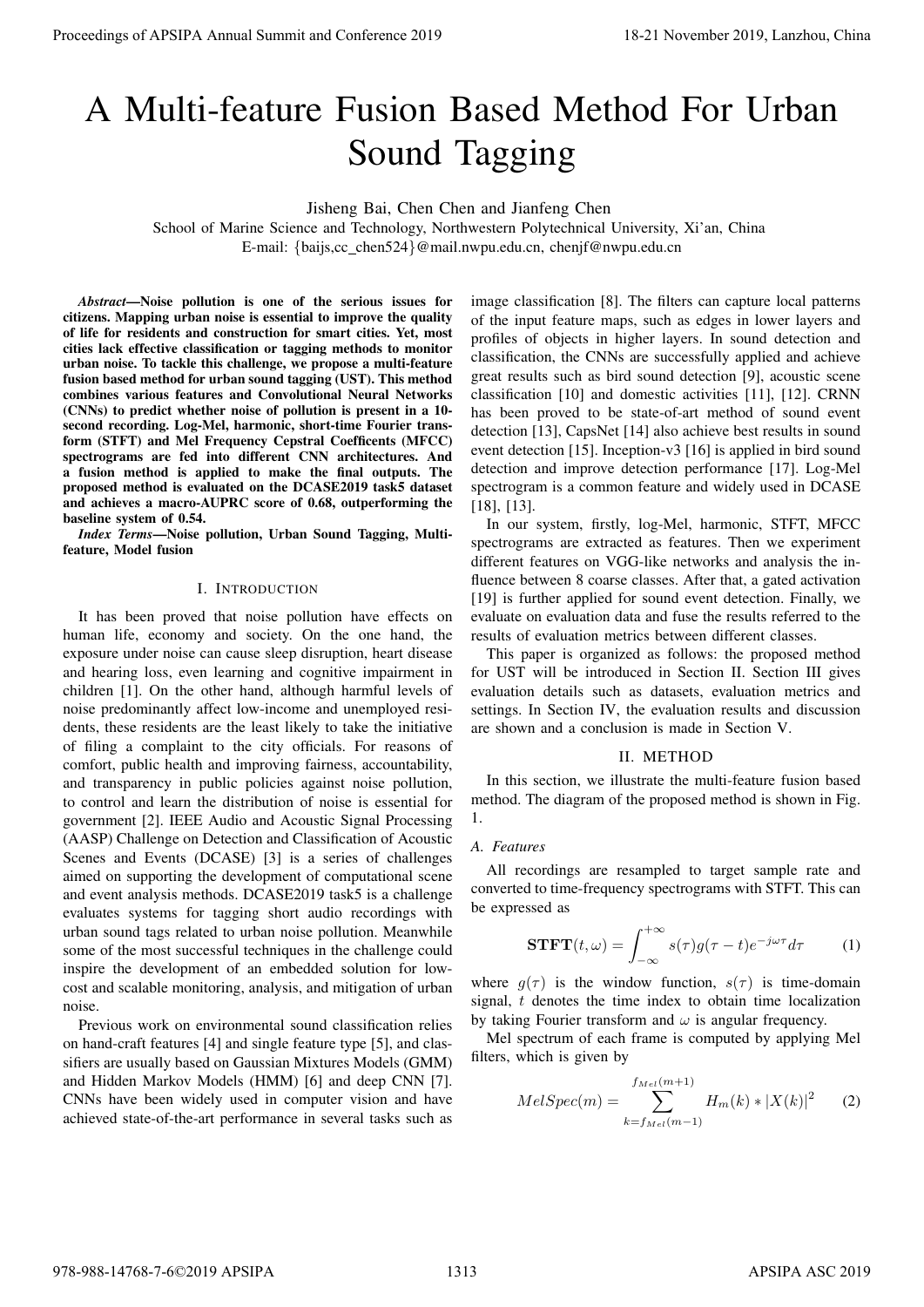

Fig. 1. The diagram of the proposed multi-feature fusion based method for Urban Sound Tagging

where  $|X(k)|^2$  is the  $k^{th}$  power spectrum,  $H_m(k)$  is the  $m<sup>th</sup>$  Mel filter. The mapping from linear frequency to Mel frequency is shown in Eq. 3.

$$
f_{Mel} = 2595 \cdot \lg \left( 1 + \frac{f}{700} \right) \tag{3}
$$

Finally, log-Mel spectrum is calculated by applying logarithm.

To generate MFCC, discrete cosine transform (DCT) is applied and the expression can be defined as follows

$$
c_{MFCC}(i) = \sum_{m=1}^{M} (\lg MelSpec(m))
$$
  

$$
\cos \left[ (m - 0.5) \frac{i\pi}{M} \right]
$$
 (4)

where M is the number of Mel filter,  $c_{MFCC}(i)$  is the  $i^{th}$ MFCC coefficient.

The harmonic percussive source separation (HPSS) [20] can split a signal  $w(t)$  into harmonic part  $h(t)$  and percussive part  $p(t)$  and there are several approaches to separate. We can simplify the separation procedure as follows [21]

$$
w(t) \stackrel{\text{HPSS}(l)}{\longrightarrow} h(t), p(t) \tag{5}
$$

#### *B. Network*

To investigate different CNN architectures on the UST, VGG-like, CRNN, Inception-v3 and CapsNet are experimented based on log-Mel spectrogram with 64 Mel bands.

In VGG, the bigger convolutional kernels are replaced by smaller ones  $(3 \times 3)$  and they are stacked to increase the depth of CNN [8]. CRNN can take the advantages of CNN and RNN by stacking them. Inception-v3 factorizes bigger convolutions kernel into smaller ones and optimizes Inception module. CapsNet can catch space relationship by applying capsule and routing.

Several VGG-like networks are presented as main networks. The CNN5 and CNN9 architectures are similar to [22], it contains 4 convolitional layers or blocks and 1 dense layer, BN represents batch normalization , ReLu means leaky-ReLu activation. CRNN3 contains 3 convolutional layers and 2 recurrent layers, in CRNN9, 4 convolutional blocks are applied. Here we presented a new type of activation function named "gated", it is a deformation of the non-linear activation presented in [19] and can be expressed as

$$
\mathbf{Z1} = \text{ReLu}(\mathbf{Y})\tag{6}
$$

$$
Z2 = \text{Sigmoid}(Y) \tag{7}
$$

$$
\mathbf{Z} = \mathbf{Z} \mathbf{1} \otimes \mathbf{Z} \mathbf{2} \tag{8}
$$

where  $Y$  is the output feature map,  $Sigmoid$  is the activation function, then we multiply  $Z1$  and  $Z2$  to get the output of the gated activation Z.

Both log-Mel and MFCC features are fed into CNN9, but STFT and harmonic spectrograms are fed into CNN5 because of the larger input parameters. The details of these network architectures are described in Table I.

#### *C. Fusion*

We use voting strategy as our fusion method. This strategy can be described as:

$$
\mathbf{F}(n,c) = \sum \mathbf{F}_m(n,c) * \mathbf{I}(n,c)
$$
 (9)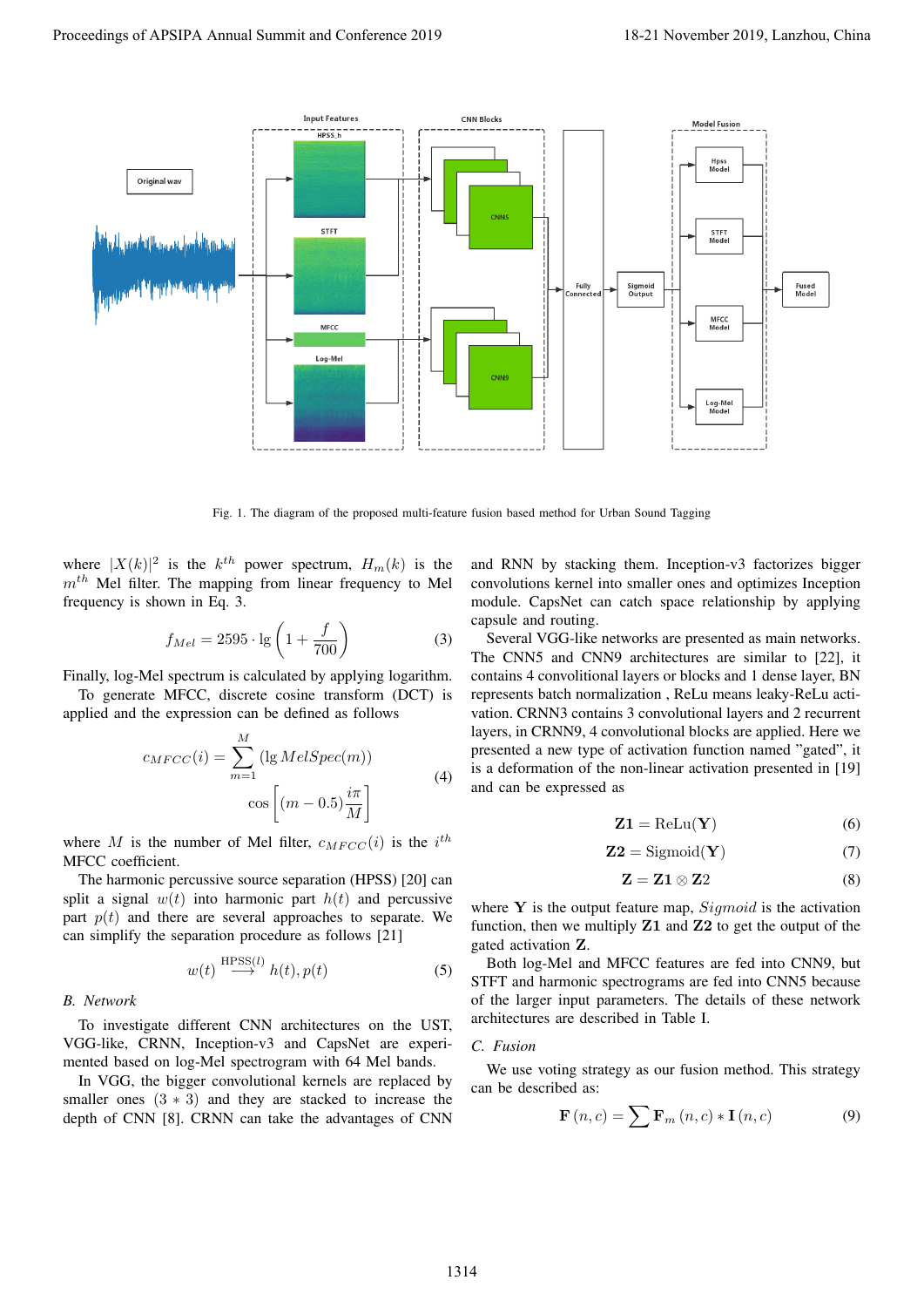|                   | CNN <sub>5</sub> |                   | CNN <sub>9</sub>        | CNN9_gated               |
|-------------------|------------------|-------------------|-------------------------|--------------------------|
| features          | <b>STFT</b>      | HPSS h            | log-Mel                 | <b>MFCC</b>              |
| Conv1             |                  | 3*3@64.BN.ReLu    | $(3*3@64,BN,ReLU)*2$    | $(3*3@64, BN, Gated)*2$  |
| Pool1             |                  |                   | $2*2$ average pooling   |                          |
| Conv2             |                  | 3*3@128, BN, ReLu | $(3*3@128,BN, ReLu)*2$  | $(3*3@128,BN,Gated)*2$   |
| Pool <sub>2</sub> |                  |                   | $2*2$ average pooling   |                          |
| Conv3             |                  | 3*3@256,BN,ReLu   | $(3*3@256, BN, ReLu)*2$ | $(3*3@256, BN, Gated)*2$ |
| Pool3             |                  |                   | $2*2$ average pooling   |                          |
| Conv4             |                  | 3*3@512,BN,ReLu   | (3*3@512,BN,ReLu)*2     | $(3*3@512,BN,Gated)*2$   |
| Pool4             |                  |                   | 1*1 average pooling     |                          |
| Dense             |                  |                   | 512                     |                          |

TABLE I FEATURE AND NETWORK ARCHITECTURE

where  $\mathbf{F}_m(n, c)$  is the result matrix of the  $m^{th}$  model,  $\mathbf{I}(n, c)$ is a matrix that its  $j<sup>th</sup>$  column is set to 1 if the model achieve the best macro-AUPRC score among the models of one class, otherwise to 0, ∗ represents hadamard product.

## III. EVALUATION

## *A. Development and evaluation datasets*

We evaluate the proposed approach on the dataset of DCASE2019 task5 challenge. The development dataset contains a train split of 2351 recordings and a validate split of 443 recordings.

These recordings are from SONYC acoustic sensor network for urban noise pollution monitoring. The train and validate splits are disjoints and it make participants to develop computational systems for multilabel classification in a supervised manner. And validation subset can prevent overfitting during the training. The reference labels are coarse-level and finelevel taxonomies and each recording are listened at least three humans independently. The evaluation dataset contains 274 recordings and may be from validate split.

# *B. Evaluation Metrics*

The UST challenge is a task of multilabel classification. The area under the precision-recall curve (AUPRC) is the classification metrics to evaluate. We vary  $\tau$  between 0 and 1 and compute true positives (TP), false positives (FP), and false negatives (FN) for each coarse category. Then we can compute micro-averaged precision

$$
P = \text{TP}/(\text{TP} + \text{FP})\tag{10}
$$

and recall

$$
R = \text{TP}/(\text{TP} + \text{TN})\tag{11}
$$

giving an equal importance to every sample. All values of  $\tau$  in the interval  $[0, 1]$  will be computed to obtain different P and R. Finally, we can compute the area under the P-R curve. For each coarse category, the computations can be summarized as

$$
TP = \left(\sum_{k=1}^{K} t_k y_k\right) + t_0 \left(1 - \prod_{k=1}^{K} t_k y_k\right)
$$

$$
\left(1 - \prod_{k=0}^{K} (1 - y_k)\right)
$$
(12)



Fig. 2. Coarse-level taxonomy of urban sound tags in the DCASE Urban Sound Tagging task.

$$
\text{FP} = (1 - t_0) \left( \left( \sum_{k=1}^{K} (1 - t_k) y_k \right) + y_0 \left( \prod_{k=1}^{K} (1 - t_k) \right) \left( 1 - \prod_{k=1}^{K} y_k \right) \right) \tag{13}
$$

$$
FN = \left(\sum_{k=1}^{K} t_k (1 - y_k)\right) + t_0 \left(\prod_{k=1}^{K} (1 - t_k)\right)
$$
  

$$
\left(\prod_{k=0}^{K} (1 - y_k)\right)
$$
 (14)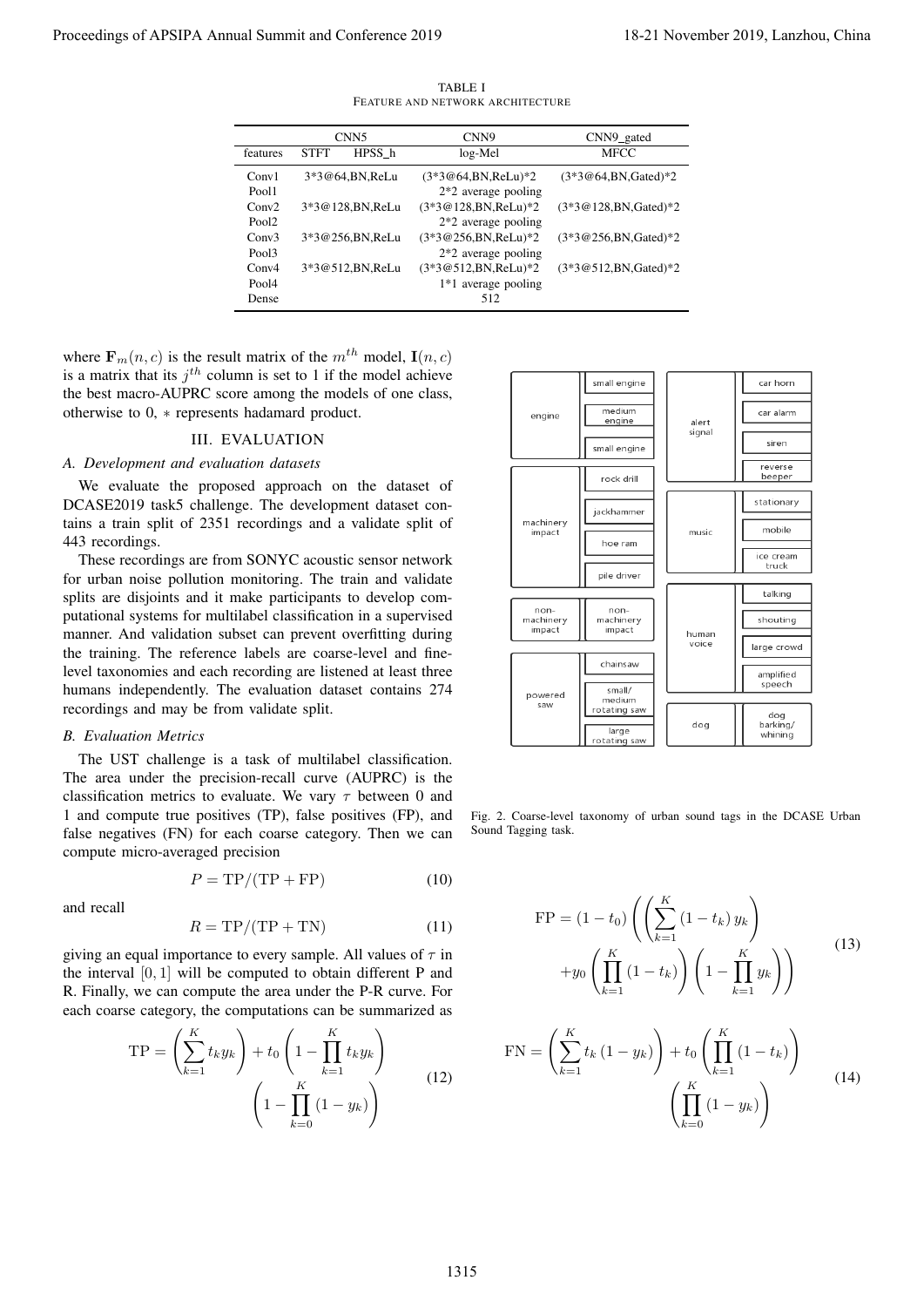where  $t_0$  and  $y_0$  respectively represent the presence of an incomplete tag in the ground truth and prediction, and  $t_k$ and  $y_k$  respectively represent the presence of fine tag k in the ground truth and prediction. For coarse-grained and finegrained, micro-AUPRC and macro-AUPRC are both computed. We can compute  $(P_1, R_1), (P_2, R_2), ..., (P_n, R_n)$  on every confusion matrix and then we get macro-P and macro-R by average them.

$$
\text{macro} - P = \frac{1}{n} \sum_{i=1}^{n} P_i \tag{15}
$$

$$
\text{macro} - R = \frac{1}{n} \sum_{i=1}^{n} R_i \tag{16}
$$

If we average the corresponding elements,  $\overline{TP}$ ,  $\overline{FP}$ ,  $\overline{FN}$  will be get firstly and then micro-P and micro-R are computed as following

$$
\text{micro} - P = \frac{\overline{TP}}{\overline{TP} + \overline{FP}} \tag{17}
$$

$$
\text{micro} - R = \frac{\overline{TP}}{\overline{TP} + \overline{FN}}\tag{18}
$$

We mainly focus on coarse-level evaluation metrics for result analysis and model fusion. During experiments, f1score is also calculated as an extensional evaluation metrics, which is described as

$$
F1 = \frac{2 \times P \times R}{P + R} \tag{19}
$$

#### *C. Settings*

Main features are extracted with python librosa functions and audio recordings are preprocessed as follows.

Recordings are resampled to 32000 Hz and converted to time-frequency spectrogram with a Hanning window size of 1024 and hop length of 500 samples. Mel filters with different bands (64, 80 and 128) are applied and frequencies lower than 50 Hz and beyond 14000 Hz are removed. MFCC of 24 n-MFCC is calculated from log-Mel spectrogram.

Due to the limitation of GPU memory, recordings are resampled to 16000 Hz. Then STFT spectrograms with a Hanning window size of 1024 samples and a hop length of 664 samples, are extracted from recordings. The harmonic features can be converted from STFT. All spectrograms are converted to power spectrograms yielding a dynamic range of 80 dB.

Batch normalization [23] is applied to speed up and prevent overfitting during train steps. Leaky-ReLu or gated function are used as a non-linear activation after batch normalization respectively. Average pooling with size of 2\*2 is applied to reduce the feature map. Then the frequency axis is averaged out and frame axis is maxed out after the last convolutional layer. For training, Tensorflow is implemented. Sigmoid cross entropy is utilized as loss function and AdamOptimizer as optimizer with a learning rate of 0.001. Training is done with batch size of 32 and we early stop the training if the macro-AUPRC does not improve in last 3 steps.

## IV. EXPERIMENT RESULTS

#### *A. CNN Architectures*

We experiment CNN, CRNN, Inceptions-v3 and CapsNet, the results of different network architectures with Mel spectrograms of 64 bands are shown in Table II.

As we can see, the best CNN architecture for UST is CNN9, it achieve 0.06, 0.07 and 0.09 improvement on micro-AUPRC, micro-f1score and macro-AUPRC separately compared with baseline. CNN9 with gated function also achieves second best result. CRNN3 is far beyond CRNN9 and approximate to the result of Inception-v3. The worst result is CapsNet and it takes much more time to train.

#### *B. Features Fusion*

As it is described in Table III, the best macro-AUPRC of each coarse class is shown. Log-Mel performs well on 'machinery', 'non-machinery', 'alert' and 'human-voice'. As for 'music', obviously, harmonic components can be helpful for detecting music. MFCC is the most sensitive feature about 'dog'.For the 'engine' and 'powered-saw' classes, these additive noise seem to be differentiated by STFT. To fuse the results, the corresponding columns of  $I(n, c)$  in Eq. 9 are set to 1, for example, the column refers to 'music' of harmonic result matrix is set to 1, others to 0. The results of log-Mel, harmonic, STFT and MFCC models are fused to get the final result. Proceedings of APSIPA Annual Summit at Conference 2019<br>
along the proceeding of APSIPA Annual Summit and Conference 2019<br>
income by the process of the conference 2019, Langlace 2019, Langlace 2019, Langlace 2019, Langlace

TABLE II COARSE-LEVEL BEST PERFORMANCE

|                 | Micro-AUPRC | Micro-f1 score | Macro-AUPRC |
|-----------------|-------------|----------------|-------------|
| <b>Baseline</b> | 0.76        | 0.67           | 0.54        |
| CNN9            | 0.82        | 0.74           | 0.63        |
| CNN9_gated      | 0.81        | 0.72           | 0.62        |
| CRNN3           | 0.72        | 0.66           | 0.51        |
| Inception-v3    | 0.72        | 0.69           | 0.50        |
| CRNN9           | 0.51        | 0.54           | 0.38        |
| CapsNet         | 0.54        | 0.34           | 0.35        |

TABLE III BEST MACRO-AUPRC SCORE OF EACH CLASS ON VALIDATE SPLIT

| Coarse class    | Feature     | Macro-AUPRC |
|-----------------|-------------|-------------|
| $1$ engine      | <b>STFT</b> | 0.85        |
| 2_machinery     | log-Mel     | 0.54        |
| 3_non-machinery | log-Mel     | 0.62        |
| 4 powered-saw   | <b>STFT</b> | 0.80        |
| 5 alert         | log-Mel     | 0.86        |
| 6 music         | HPSS h      | 0.47        |
| 7 human-voice   | log-Mel     | 0.95        |
| 8 dog           | <b>MFCC</b> | 0.33        |

#### *C. Discussion*

By comparing the results, some conclusions can be made as follows:

In UST challenge, some architectures are supposed to obtain great performance, but they turn out to be worse, especially CRNN and CapsNet. Some reasons could be selecting the